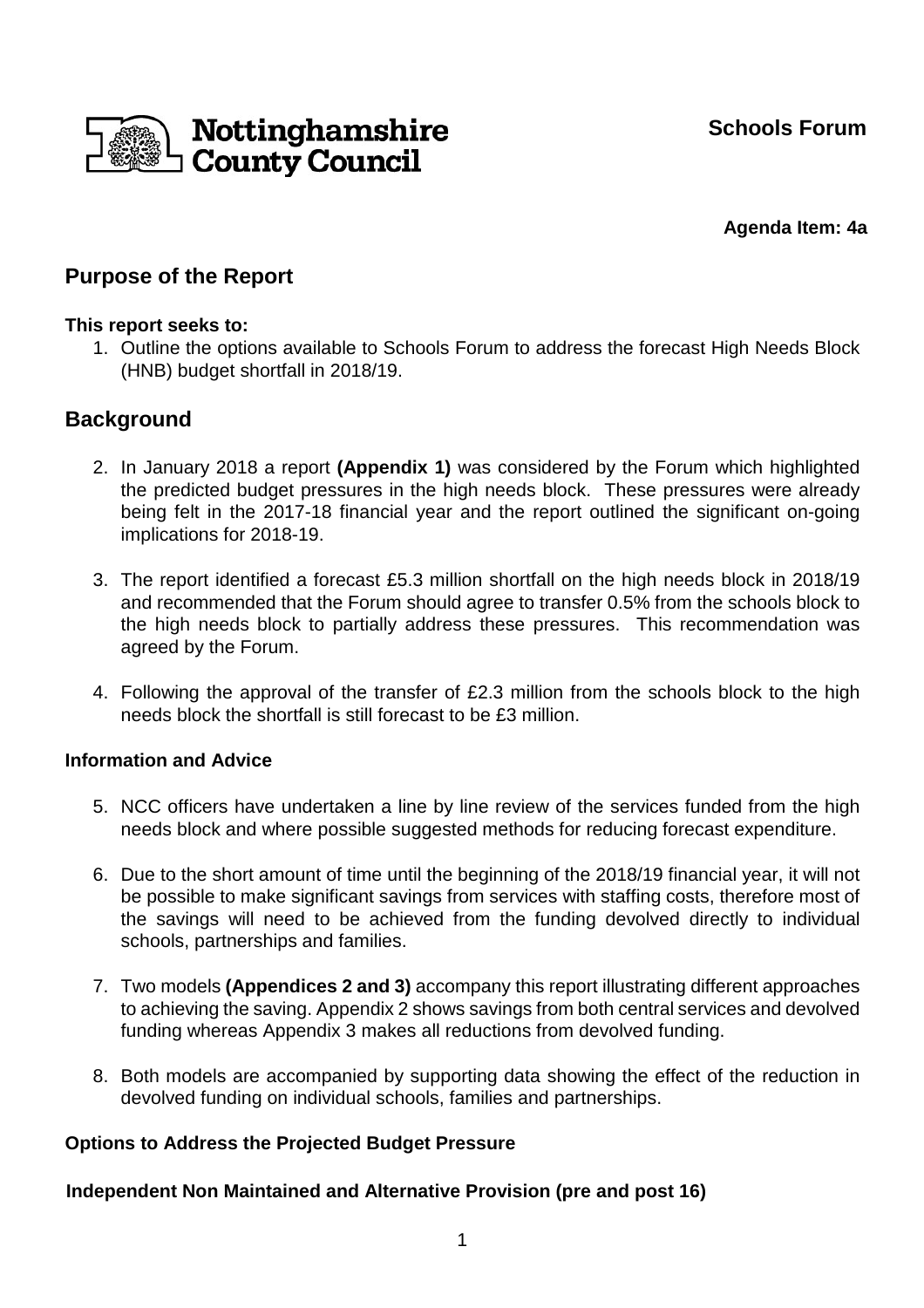- 9. Though these budgets are protected from any reduction for 2018/19, there is an implied assumption that there will be a cessation of the significant financial pressure that has been placed upon this budget during the recent past. During the last 3 years, the numbers of young people with an Education Health and Care Plan whom it has been deemed necessary to place in a INM / AP setting have increased by 50%. At the same time, the average costs for such a placement have also increased by 50%, resulting in a tripling of the cost to the INM / AP Provision budget lines during this period. There is no evidence to suggest that this trend has reached its peak so it will present considerable challenge to manage these demand and cost pressures within the existing budget provision. Below are some of the ways in which NCC will seek to mitigate the continuing financial pressures.
- 10. NCC will refresh the process by which placements in the INM / AP sector are formally approved, which will benefit from Service Director oversight and challenge. The aim will be to ensure that each and every placement is an 'option of last resort' that is taken only when there is both clear evidence of need and also that all other options within the graduated response process have been robustly appraised and tested out. This approach will provide an appropriate degree of challenge to colleagues within both the local authority and schools. It will also require the support and buy-in of all stakeholders so that we can collectively manage the demand element of the financial pressure on this budget. The local authority will also be doing work to manage the unit cost-related financial pressure – by continuing to work with providers to establish new commissioning and contracting arrangements where these indicate economic gain. The LA will also work on a regional initiative to assess the relative benefits of a regional approach to commissioning given that increasing unit costs are an issue facing all local authorities.
- 11. There is ongoing work taking place to challenge the level of claims being made by colleges for additional support (top up). There is also further work to be done regarding planning around Post-16 placements. ICDS and the Commissioning team will further challenge FE colleges to reduce requests for additional funding to meet needs. The effect will be that FE colleges will be required to make more additional provision as part of their ordinary offer through place funding.
- 12. All other options are outlined in **Appendices 2 and 3.**

# **Changes to the AFN and FNF formula**

- 13. For 2017/18 changes were made to how the prior attainment factor was calculated which raised questions about the reliability of its use in the AFN/FNF formula. Given that these concerns about consistency and reliability persist, it is proposed that the prior attainment factor is no longer used, and that the 12% of the AFN/FNF budget that it accounted for is redesignated to either:
	- The FSM factor, increasing it from 8% to 20%, or
	- The FSM and Pupil Numbers factor, i.e. increasing the FSM factor from 8% to 14%, and the pupil numbers factor from 60% to 66%.

It is further proposed that the FNF and AFN budgets are combined so that a family of Schools will now receive a single AFN budget. The rationale for making this change is:

- (i) The formula which determines the AFN and FNF elements for each Family of Schools have historically been the same.
- (ii) Increasingly, Families of Schools have used these budgets interchangeably.